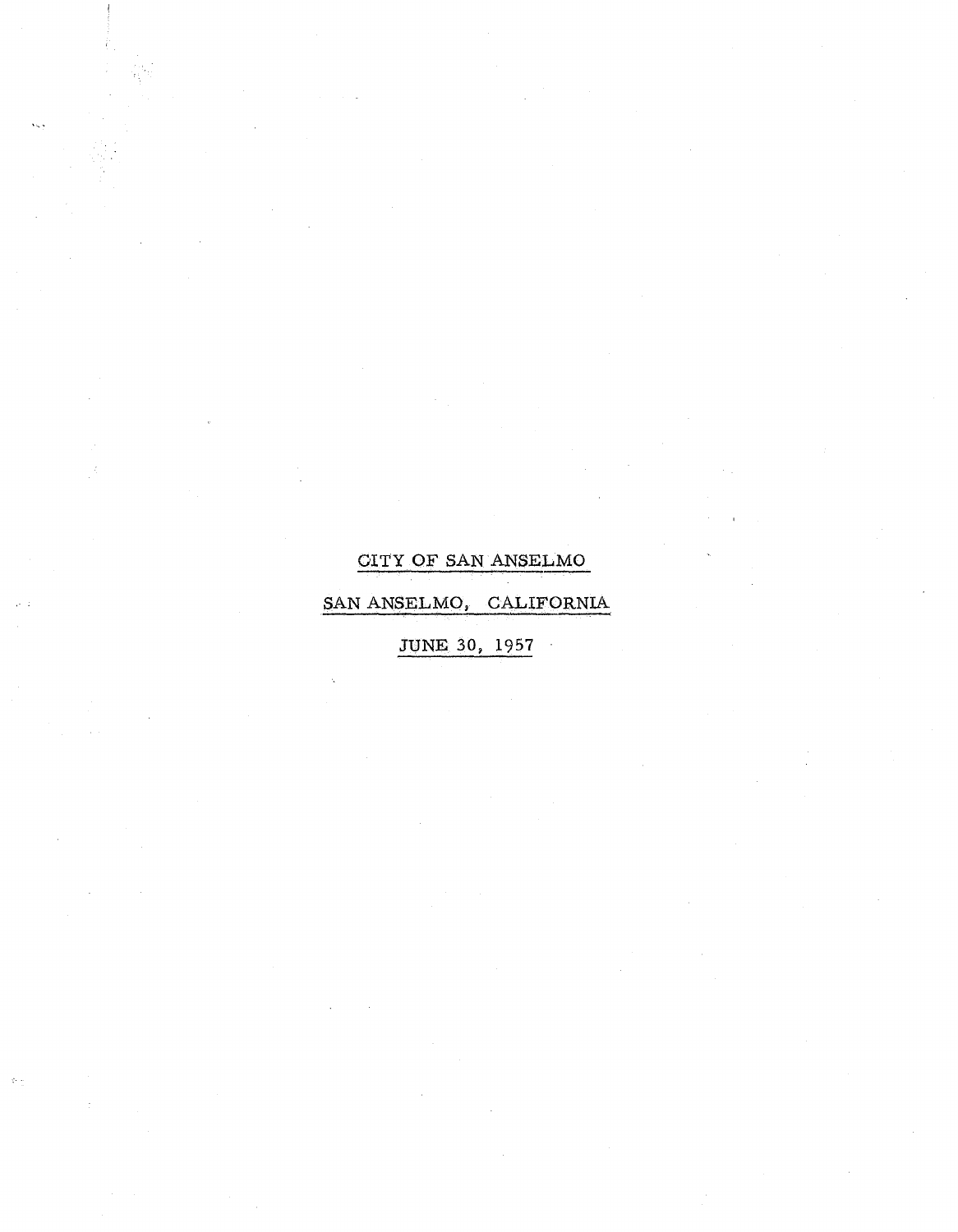#### **GEORGE W. FRANZMAN**  CERTIFIED PUBLIC ACCOUNTANT

1010 B STREET SAN RAFAEL. CALIFORNIA

#### September 25, 1957

#### The Honorable Mayor and City Council of the City of San Anselmo. San Anselmo, California

#### Gentlemen:

In accordance with instructions received, we have made an examination of the financial records of the City of San Anselmo for the fiscal year ended June 30, 1957, and beg to submit herewith the following exhibits:

|                  | EXHIBIT A - SUMMARY OF REVENUES AND EXPENDITURES |
|------------------|--------------------------------------------------|
|                  | EXHIBIT B - ANALYSIS OF REVENUES                 |
| ________________ | EXHIBIT C - ANALYSIS OF EXPENDITURES             |
|                  | EXHIBIT D - STATEMENT OF CHANGES IN FUNDS        |

The accounts as set forth in these exhibits closely follow the classifications. outlined in the annual report to the State Controller.

#### SCOPE OF THE EXAMINATION

The cash on deposit with the banks at June 30th was confirmed direct from these depositories, as were the bonds which have been deposited by them to secure such deposits. The following is a summary of these securities:

#### FIRST WESTERN BANK AND TRUST COMPANY-OAKLAND for the account of BANK OF AMERICA

| Alameda High School District 4-3/4 1959          | \$13,000.00  |
|--------------------------------------------------|--------------|
| Eden Township Hospital District 2-3/4 1965       | 30,000.00    |
| Eureka City Improvement 2-3/4 1972-74            | 70,000.00    |
| Napa Union High School District 1-1/2 1964       | 30,000.00    |
| Paso Robles Union High School District 2 1959-62 | $-36,000.00$ |
|                                                  | \$179,000.00 |

#### BANK OF AMERICA-SAN FRANCISCO for the account of the AMERICAN TRUST CO., SAN ANSELMO

| Glendale Unified School District 2-3/4 1963 | \$60,000.00  |
|---------------------------------------------|--------------|
| San Francisco Hetch Hetchy Water 2-1/2 1965 | $-40,000.00$ |
|                                             | \$100,000.00 |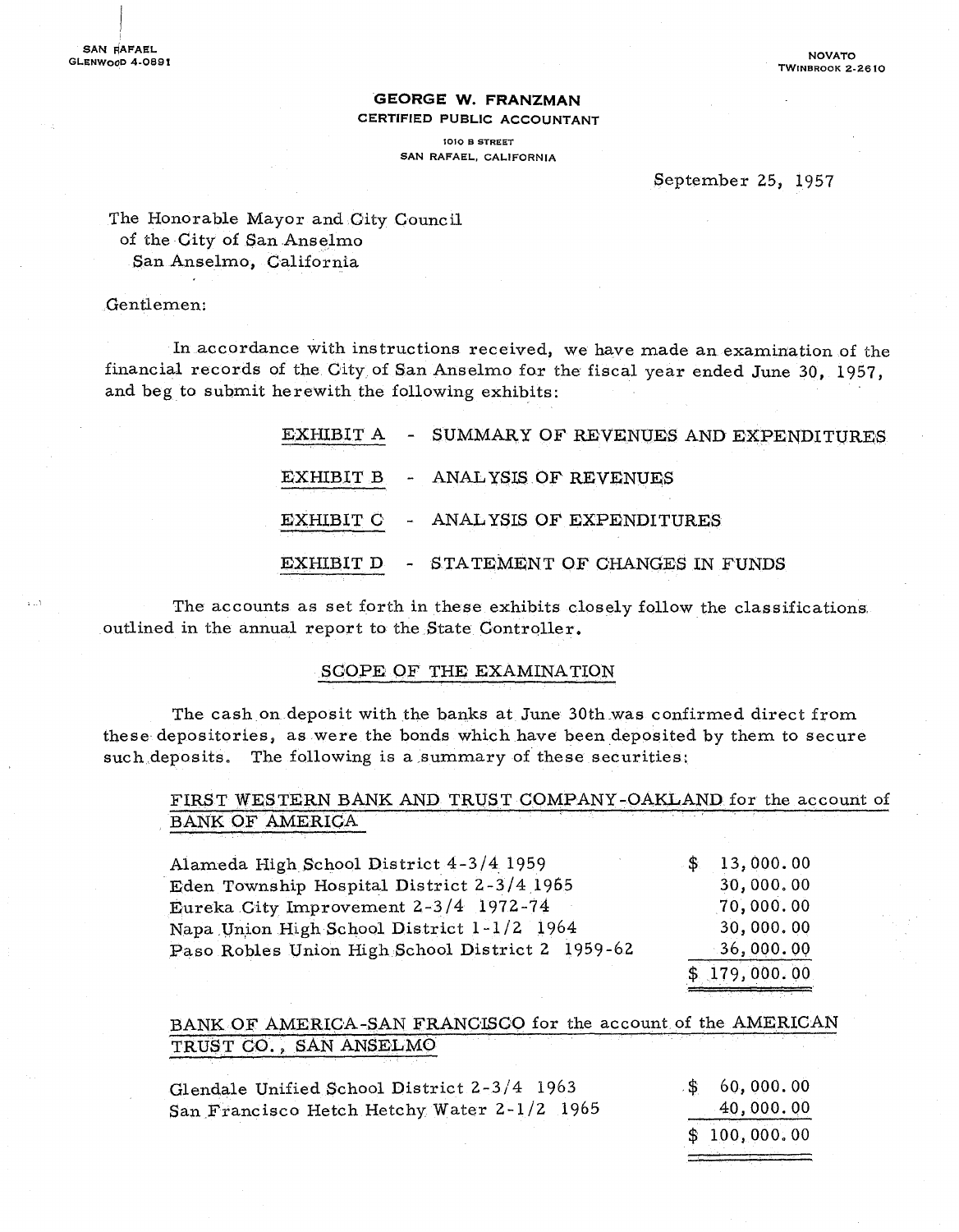The collection of city licenses, miscellaneous revenues and deposits, was verified by reference to the stubs of receipts issued for such payments, and the amounts received traced into the bank accounts.

This examination did not cover a detailed check of all transactions, and only test checks were made of various items of records. Such checks were made of the cancelled warrants returned during the year by the banks. These warrants were examined for approval by the Finance Committee, and the arithmetical accuracy of the items appearing upon the attachments checked.

The Assessment lists were test checked for arithmetical accuracy and the calculation of the total tax assessment was verified. The taxes collected were apportioned to the proper funds on the basis of the following rates and in the respective amounts.

|                           | Rate | $\%$   | Amount        |
|---------------------------|------|--------|---------------|
| General Fund              | 1.00 | 83.33  | \$162, 574.11 |
| Library Fund              | .11  | 9.17   | 17,890.26     |
| Parks and Recreation Fund | .09  | .7.50  | 14,631.15     |
| <b>TOTAL</b>              | 1.20 | 100.00 | \$195,095.52  |
|                           |      |        |               |
|                           |      |        |               |

Total delinquencies at June 30, 1956 amounted to  $$6, 154, 05$  of which  $$4, 333. 80$ was for the current year. No attempt was made to circularize these accounts for their confirmation by the taxpayers.

There are no General obligation bonds outstanding at the end of the year. The Street Improvement Bonds and Street Assessment Bond Fund was credited during the year with collections on delinquencies amounting to  $$2, 739.65$ , which amount was apportioned to the other Funds.

An analysis of the Lot Burning Account indicates that there are differences in the labor cost and amounts received from property owners for this service. We believe that the collections for lot burning should be handled by the Controller, as is being done for other such items of revenue.

In view of the fact that the City properties are increasing in number of items and in value, we would suggest that a Plant Ledger be set up on the basis of present appraisal values in order to maintain more satisfactory control over such items of plant, properties and equipment.

All Sales Tax delinquencies were paid in July, 1957 except for three permitees who failed to file :Sales and Use Tax returns and which are now in dispute. The amount of tax involved is, therefor, unknown.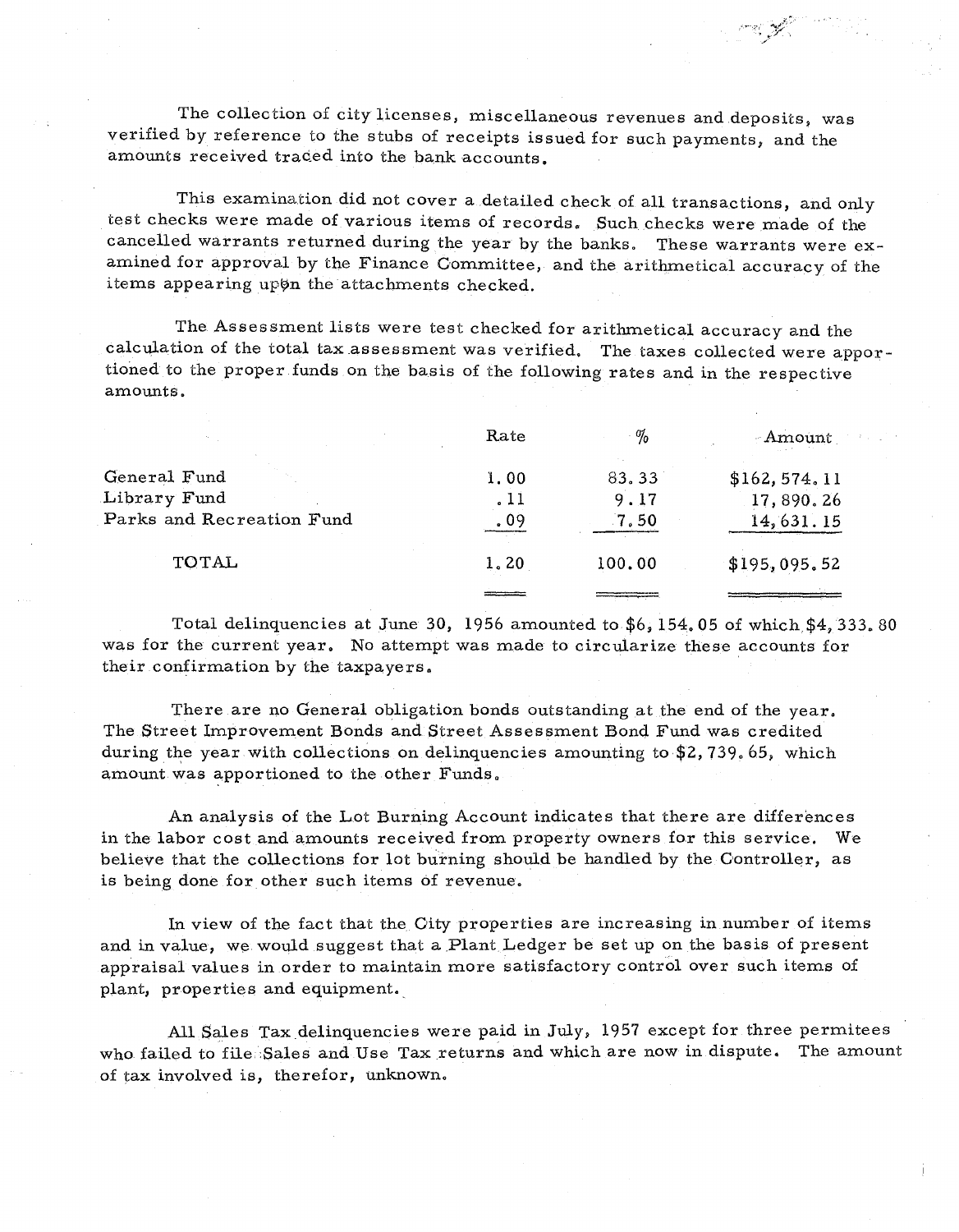Our examination was made in accordance with generally accepted auditing standards, and accordingly included such tests of the accounting records and such other auditing procedures as we considered necessary in the circumstances.

In our opinion, the accompanying Statements present fairly the financial position of the Gity of San Anselmo at June 30, 1957 and the results of its operation for the year ended, in conformity with generally accepted accounting principles applied on a basis consistent with that of the preceding year, subject to the comments embodied in this report.

Yours very truly,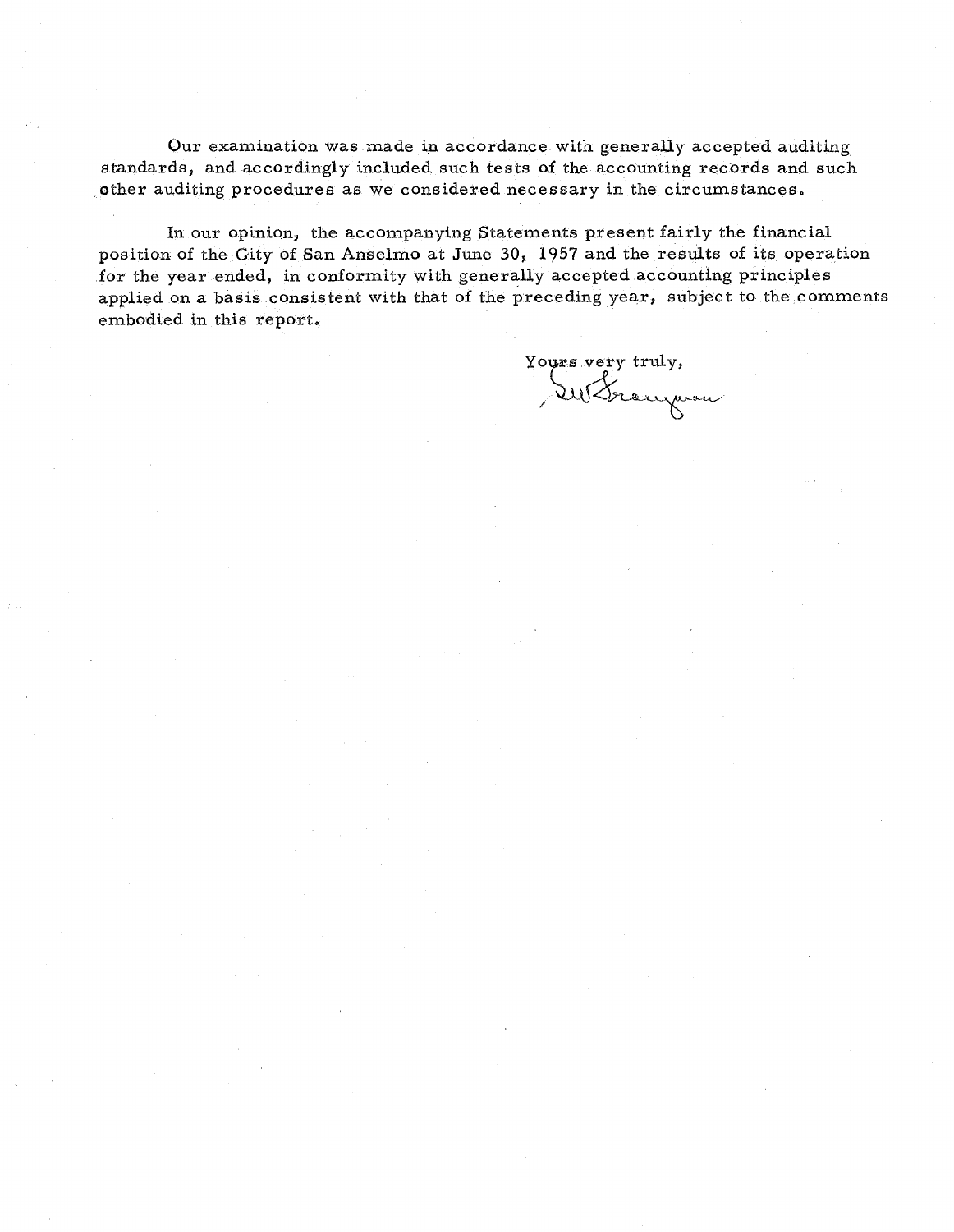=

#### OITY OF SAN ANSELMO EXHIBIT A SUMMARY OF REVENUES AND EXPENDITURES FISCAL YEAR ENDED JUNE 30, 1957

Available Gash - July 1, 1956

\$ 111,427.51

| Revenues:                          |                    |                    |
|------------------------------------|--------------------|--------------------|
| General Property Tax               | \$196,637.34       |                    |
| Licenses and Permits               | 45,904.38          |                    |
| Sales and Use Taxes                | 78,506.26          |                    |
| Fines and Penalties                | 13,641.97          |                    |
| Privileges                         | 7,580.11           |                    |
| Sale of Property                   | 314.54             |                    |
| Subventions and Grants             | 78, 435.91         |                    |
| Library Rentals and Fines          | 4, 116.85          |                    |
| Sundry Receipts                    | 21,082.90          |                    |
| Performance Bond Deposits          | 400.00             | 446,620.26         |
|                                    |                    | \$553,047.77       |
| Expenditures:                      |                    |                    |
| Legislative                        | \$<br>7,975.29     |                    |
| Finance Office and Accounts        | 9,325.13           |                    |
| Law Office and Accounts            | 10,603.71          |                    |
| Other General Offices and Accounts | 2,451.04           |                    |
| General Government Buildings       | 7,827.83           |                    |
| Protection to Person and Property  | 212, 794. 32       |                    |
| Streets                            | 117, 371.72        |                    |
| Library                            | 22, 316.72         |                    |
| Recreation and Parks               | 16,780.86          |                    |
| Social Security Taxes              | 4, 210.45          |                    |
| Performance Bond Refunds           | 400.00             | 412,057.07         |
|                                    |                    | \$145,990.70       |
| Available Cash June 30, 1957       |                    | 19, 937.34         |
| Add Back - Outstanding Warrants    |                    |                    |
| Total Cash on Hand - June 30, 1957 |                    | \$165,928.04       |
|                                    |                    |                    |
| Distributed as Follows:            |                    |                    |
| Bank of America - San Anselmo      | 69, 243, 69<br>\$. |                    |
| American Trust Co. - San Anselmo   | 98,327.48          |                    |
| Comptroller's Revolving Fund       | 1,306.00           |                    |
| Office Cash Fund                   | 550.00             |                    |
| Undeposited Cash                   | 1,299.78           |                    |
|                                    | 170,726.95<br>\$   |                    |
| Prepayment of 1957-58<br>Less:     |                    |                    |
| Revenues                           | 4,798.91           |                    |
|                                    |                    | 165, 928.04<br>\$. |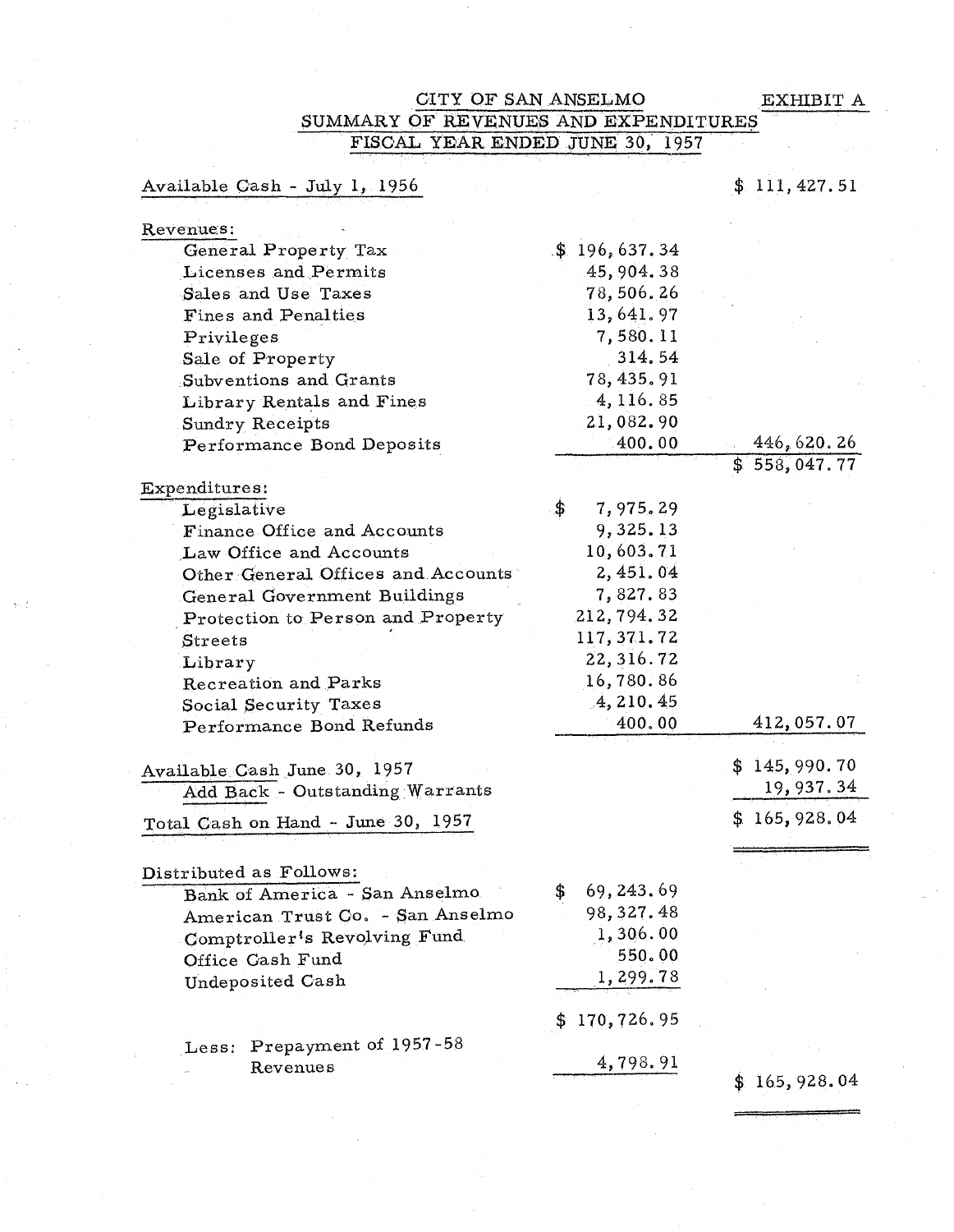# CITY OF SAN ANSELMO<br>ANALYSIS OF REVENUES<br>FISCAL YEAR ENDED JUNE 30, 1957

| General Property Tax                           |                  |               |
|------------------------------------------------|------------------|---------------|
| <b>Current Taxes</b>                           | \$192,110.62     |               |
| Delinquent Taxes                               | 2,739.65         |               |
| Penalties and Interest                         | 1,541.82         |               |
| Solvent Credits from County                    | 245.25           | \$196,637.34  |
| Sales and Use Taxes                            |                  | 78,506.26     |
| Licenses and Permits                           |                  |               |
| <b>Business Licenses</b>                       | \$<br>36, 598.25 |               |
| Dog Licenses                                   | 2,341.00         |               |
| Permits                                        | 6,965,13         | 45, 904. 38   |
| Court Fines and Penalties                      |                  |               |
| Motor Vehicle                                  | \$<br>5,486.00   |               |
| Penal Code #1463                               | 8, 155. 97       | 13,641.97     |
| Privileges                                     |                  |               |
| Franchises                                     |                  | 7,580.11      |
| Sale of Property                               |                  | 314.54        |
|                                                |                  |               |
| Subventions and Grants                         |                  |               |
| From State - Liquor Licenses                   | \$<br>5,984.77   |               |
| Gasoline Taxes                                 | 18, 116, 00      |               |
| Motor Vehicle in lieu tax                      | 54, 335. 14      | [78, 435, 91] |
| Library Rentals and Fines                      |                  | 4, 116.85     |
| Sundry Receipts                                |                  |               |
| Fire and Damage Recoveries                     | \$<br>2, 247.97  |               |
| Lot Burning                                    | 977.50           |               |
| Inspection Fees                                | 381.30           |               |
| Refund Insurance Premiums                      | 1,815.63         |               |
| Property Owners Share of Improvements          | .4,613,55        |               |
| Rezoning Fees                                  | .500.00          |               |
| Sleepy Hollow Fire District                    | 7,717.50         |               |
| Expense Refunds                                | <u>2,829.45</u>  | 21,082.90     |
| Performance Bond Deposits                      |                  | 400.00        |
|                                                |                  | \$446,620.26  |
| Trust Funds - Employee Taxes and Dues Withheld |                  | 33, 323.07    |
|                                                |                  | 479, 943. 33  |
|                                                |                  |               |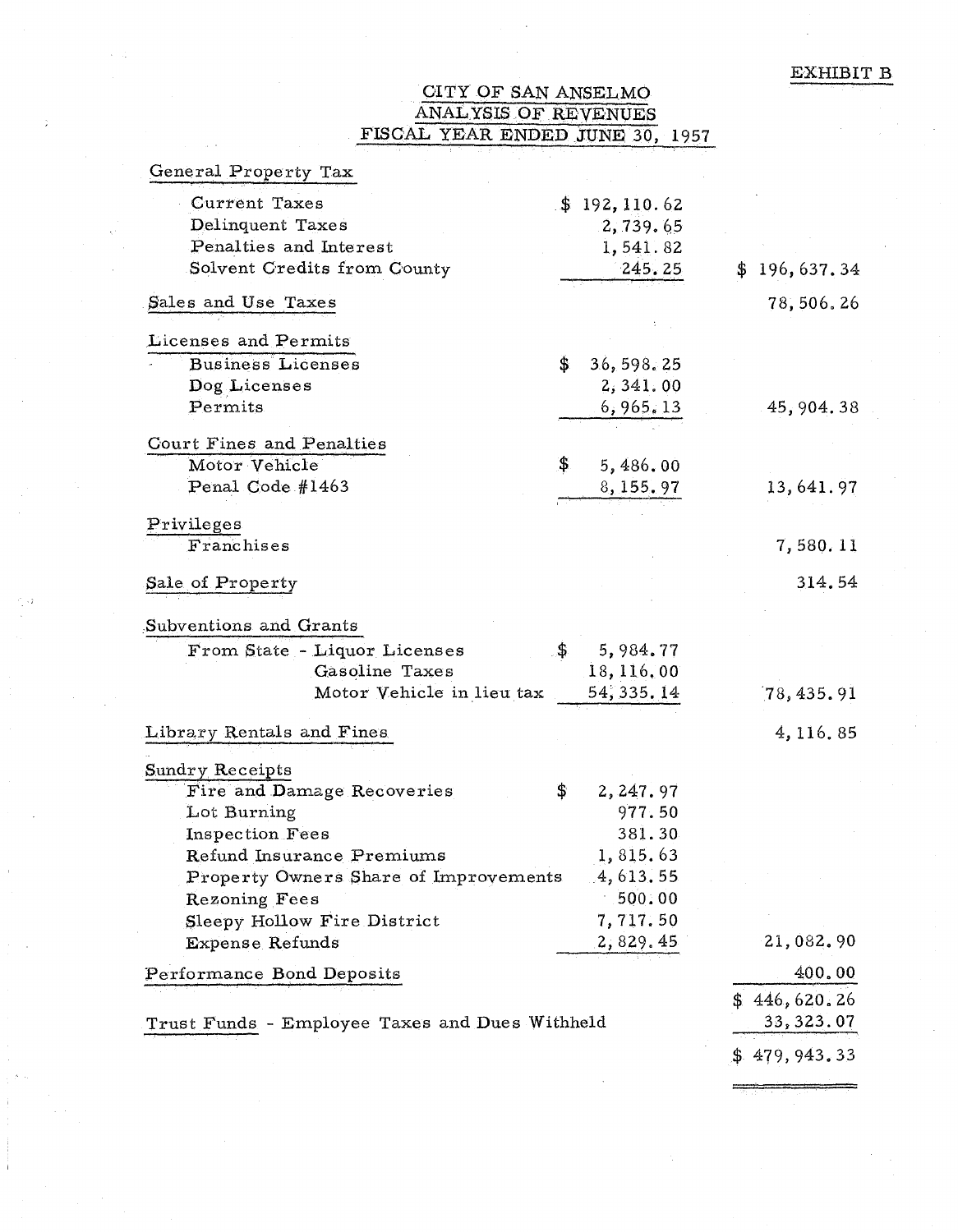## CITY OF SAN ANSELMO ANALYSIS OF EXPENDITURES FISCAL YEAR ENDED JUNE 30, 1957

| ${\rm L}$ egislative                |                          |                 |
|-------------------------------------|--------------------------|-----------------|
| City Clerk                          | 3,912.00<br>.\$∶         |                 |
| Printing Ordinances, Office         |                          |                 |
| Supplies, etc.                      | 4,063.29                 | 7,975.29<br>\$. |
|                                     |                          |                 |
| Finance Office and Accounts         |                          |                 |
| Computeroller                       | $\cdot$ \$<br>6, 300, 00 |                 |
| Special Auditing and Accounting     | 695.00                   |                 |
| Tax Collector, including Deputies   | 2,330.13                 | 9,325.13        |
|                                     |                          |                 |
| Law Office and Accounts             |                          |                 |
| <b>City Attorney</b>                | 5,150.00<br>\$           |                 |
| Quiet Title-Miracle Mile            | 5,153.71                 |                 |
| Other                               | 300.00                   | 10,603.71       |
|                                     |                          |                 |
| Other General Offices and Accounts  |                          |                 |
| <b>Civil Service</b>                | 49.18<br>\$              |                 |
| City Dues                           | 965.00                   |                 |
| City Map Revision                   | 1,137.50                 |                 |
| Refunds                             | 299.36                   | 2,451.04        |
|                                     |                          |                 |
| General Government Buildings        |                          |                 |
| Fire House Repairs                  | 1,791.00<br>\$           |                 |
| Equipment                           | 561.60                   |                 |
| General Expenditures                | 2,963,35                 |                 |
| Telephone                           | 2,511.88                 | 7,827.83        |
|                                     |                          |                 |
| Protection to Person and Property   |                          |                 |
| <b>Police Department</b>            | \$96, 240.17             |                 |
| Fire Department                     | 101, 954.35              |                 |
| Inspection                          | 381.30                   |                 |
| Payment to County for Pound Service | 2,347.50                 |                 |
| Insurance                           | 11,871.00                | 212, 794.32     |
|                                     |                          |                 |
| Streets                             |                          |                 |
| Engineering                         | 1,148.00<br>$\cdot$ \$   |                 |
| Construction-Streets                | 14, 478.00               |                 |
| Construction-Culverts and Drains    | 38,665.04                |                 |
| Property Rental                     | 925.00                   |                 |
| Maintenance                         | 35,877.98                |                 |
|                                     | 16, 297.78               |                 |
| <b>Street Lighting</b>              | 3,643.76                 |                 |
| Interest-Perry Property             | 6,336.16                 | 117, 371. 72    |
| <b>Equipment Purchase</b>           |                          |                 |
|                                     |                          |                 |

Carried Forward

 $\widetilde{\mathcal{X}}$ 

\$368,349.04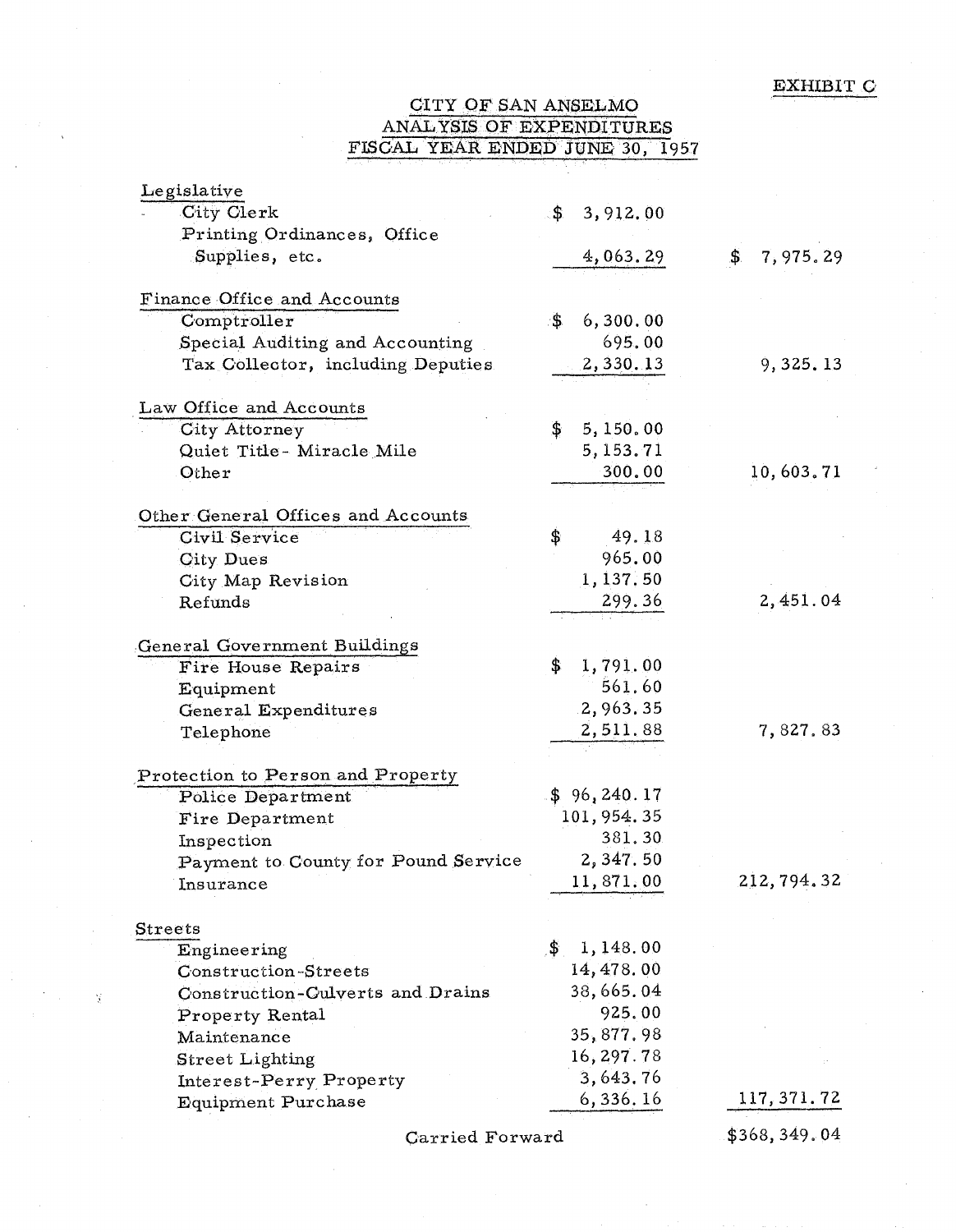#### EXHIBIT  $C(2)$

•

## CITY OF SAN ANSELMO ANALYSIS OF EXPENDITURES FISCAL YEAR ENDED JUNE 30, 1957

|                                   | Brought Forward | \$368, 349.04 |
|-----------------------------------|-----------------|---------------|
| Library                           |                 | 22, 316. 72   |
| Recreation                        |                 |               |
| Park Improvements                 | \$<br>746.36    |               |
| Maintenance and Operation         | 16,034.50       | 16,780.86     |
| Social Security Taxes             |                 | 4, 210.45     |
| Performance Bond Refunds          |                 | 400.00        |
| Total Expense                     |                 | \$412,057.07  |
| Trust Funds                       |                 |               |
| Employees Taxes and Dues Withheld |                 | 33, 323, 07   |
| TOTAL EXPENDITURES                |                 | \$445,380.14  |
|                                   |                 |               |